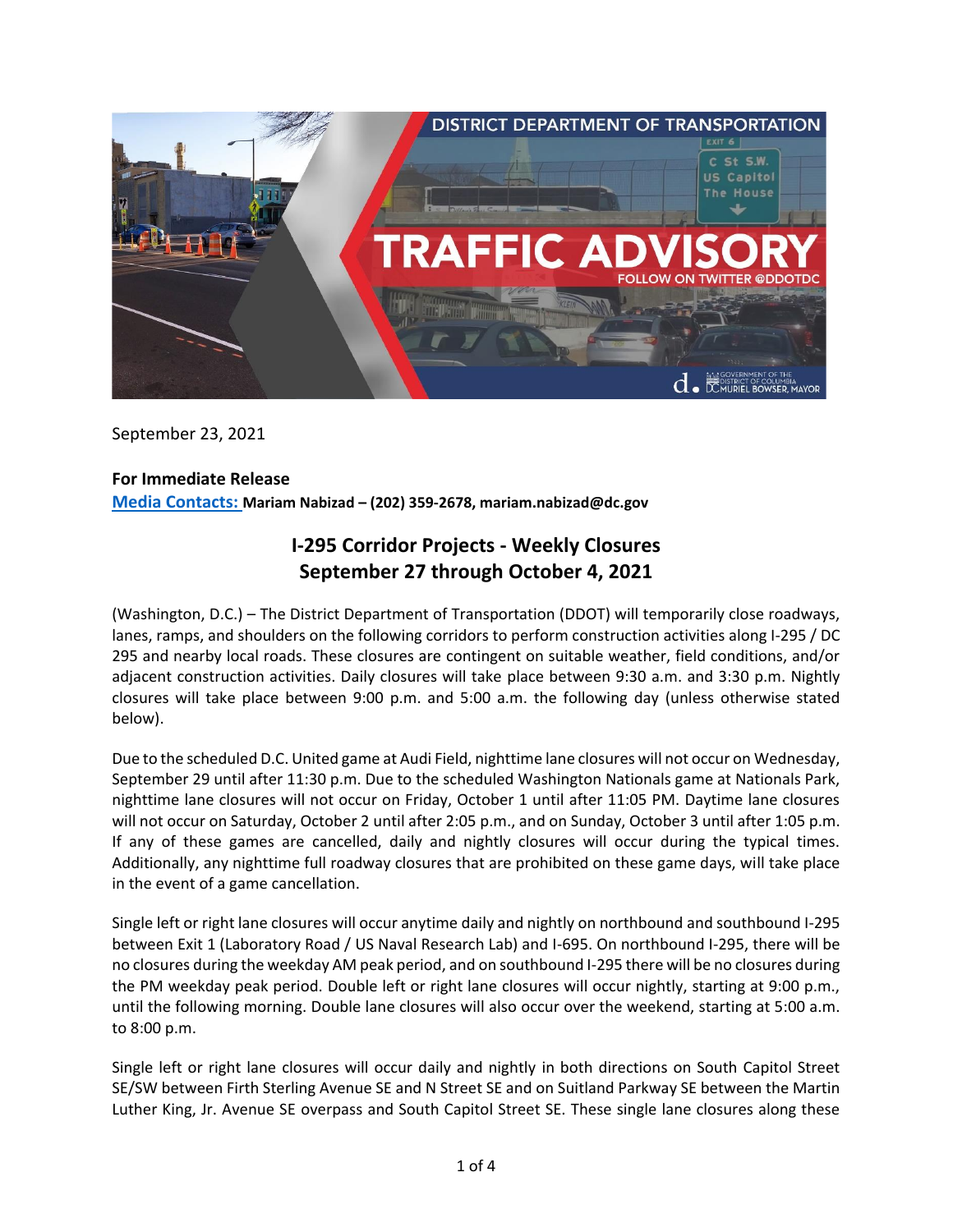roadways will take place during off-peak hours. Double left or right lane closures will only occur nightly, starting at 9:00 p.m., until the following morning.

Multiple FDMB bridge closures (15-minute traffic stoppages) will be implemented in both directions of South Capitol Street weeknights continuing through October 6, 2021, between 9:00 p.m. and 6:00 a.m.

No other closures on South Capitol Street SE/SW or Suitland Parkway SE will take place on weekdays between 6:00 a.m. and 9:30 a.m. and between 3:30 p.m. and 9:00 p.m.

Daily and nightly single lane closures will also occur anytime during off-peak hours on Firth Sterling Avenue SE, and Howard Road SE. Daily and nightly single lane closures will also occur anytime on Potomac Avenue SE/SW, Half Street SW, Barry Road SE, St. Elizabeths Avenue SE, R St. SW and Malcolm X Avenue SE.

The following full ramp closures will also occur during off-peak hours:

- Exit 4 from I-295 Northbound (South Capitol Street / Suitland Parkway)
- Exit 4 from I-295 Southbound (South Capitol Street / Suitland Parkway)
- I-295 Northbound On-ramp from northbound Firth Sterling Avenue SE
- Ramp from South Capitol Street / MLK Jr. Avenue to I-295 Northbound (continuously)

Howard Road SE between Firth Sterling Avenue SE and the access to the WMATA Parking Garage will be closed Monday, September 27 to Friday, October 1 daily between 9:30 a.m. and 3:30 p.m. daily, and nightly between 8:00 p.m. and 5:00 a.m. the following morning, as shown in the graphic. Pedestrian access will be continuously maintained. Access to and from the WMATA Parking Garage will be continuously maintained. When Howard Road SE is fully closed, Suitland Parkway SE will remain open to all traffic. A marked detour will be in place during these closures.

#### Howard Road SE Closure & Detour

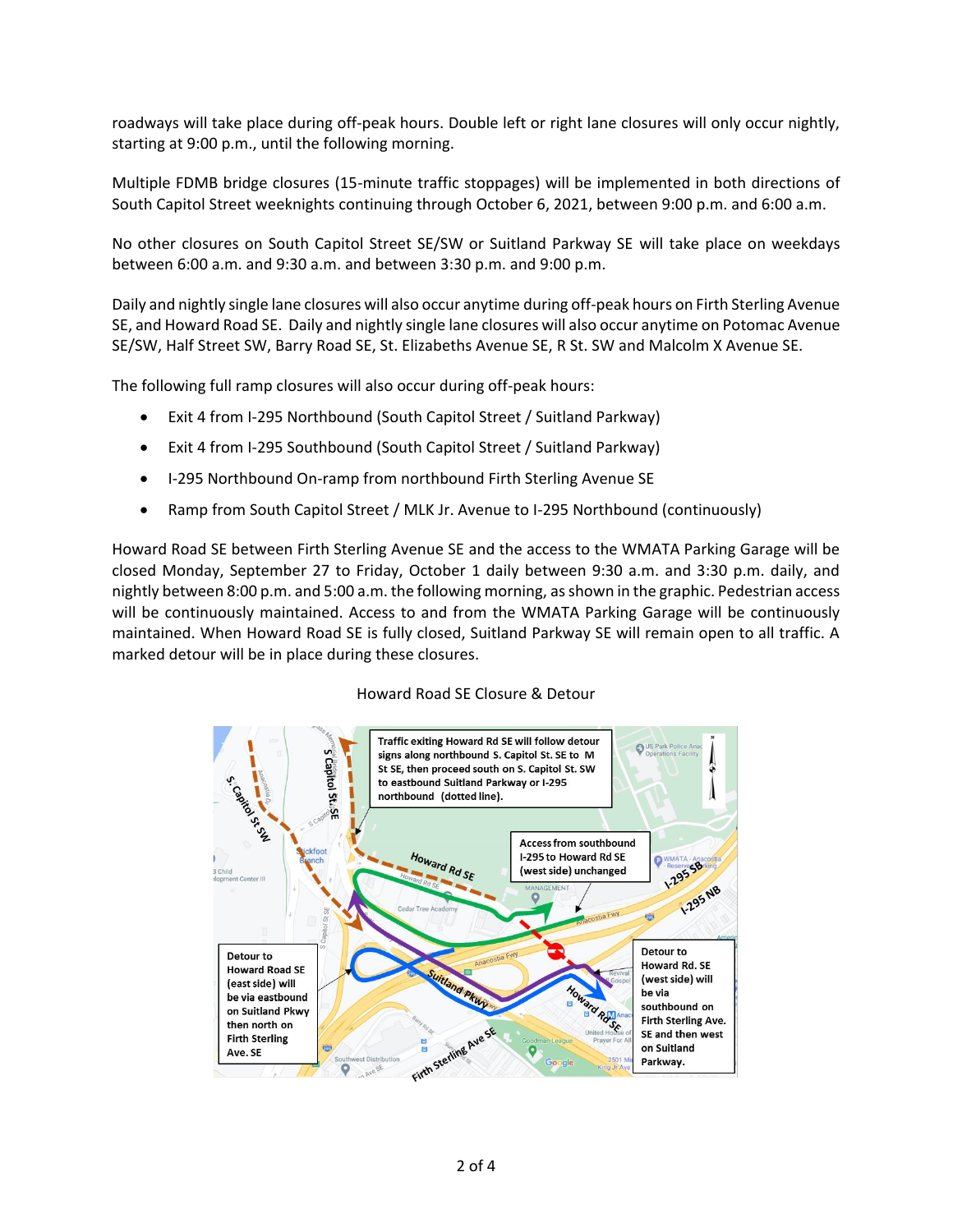Suitland Parkway SE between Firth Sterling Avenue SE and South Capitol Street SE will be closed Saturday, October 2 between 6:00 a.m. and 9:00 p.m. as shown in the graphic. This will include the closure of Exit 4A from I-295 Southbound to outbound Suitland Parkway SE and the restriction of left turns from the new Exit 4 from I-295 Northbound to Suitland Parkway SE and South Capitol Street SE. When Suitland Parkway SE is fully closed, Firth Sterling Avenue SE and South Capitol Street SE will remain open to all traffic. A marked detour will be in place during these closures.



### Suitland Parkway Closure & Detour

These closures are required for construction activities associated with the following DDOT projects:

### **South Capitol Street Corridor Project - Frederick Douglass Memorial Bridge**

The South Capitol Street Corridor Project calls for replacing the Frederick Douglass Memorial Bridge and transforming related sections of the urban freeway into a beautiful scenic boulevard that increases pedestrian and vehicular safety, improves multimodal transportation options, increases community accessibility, and supports economic development on both sides of the Anacostia River.

### **I-295 / Malcolm X Avenue SE Interchange Improvement Project**

The multiple phases of this project include the reconstruction of the I-295 interchange with Malcolm X Avenue SE, including modified ramps and a new access roadway to the St. Elizabeths West Campus. The planned improvements will be made between Firth Sterling Avenue SE, on the north, and the South Capitol Street/Martin Luther King, Jr. Avenue SE intersection to the south. The project will provide transportation improvements to serve the proposed Department of Homeland Security headquarters consolidation on the St. Elizabeths West Campus.

Traffic controls will be in place to guide all users of the roadway through the work zones safely. Motorists